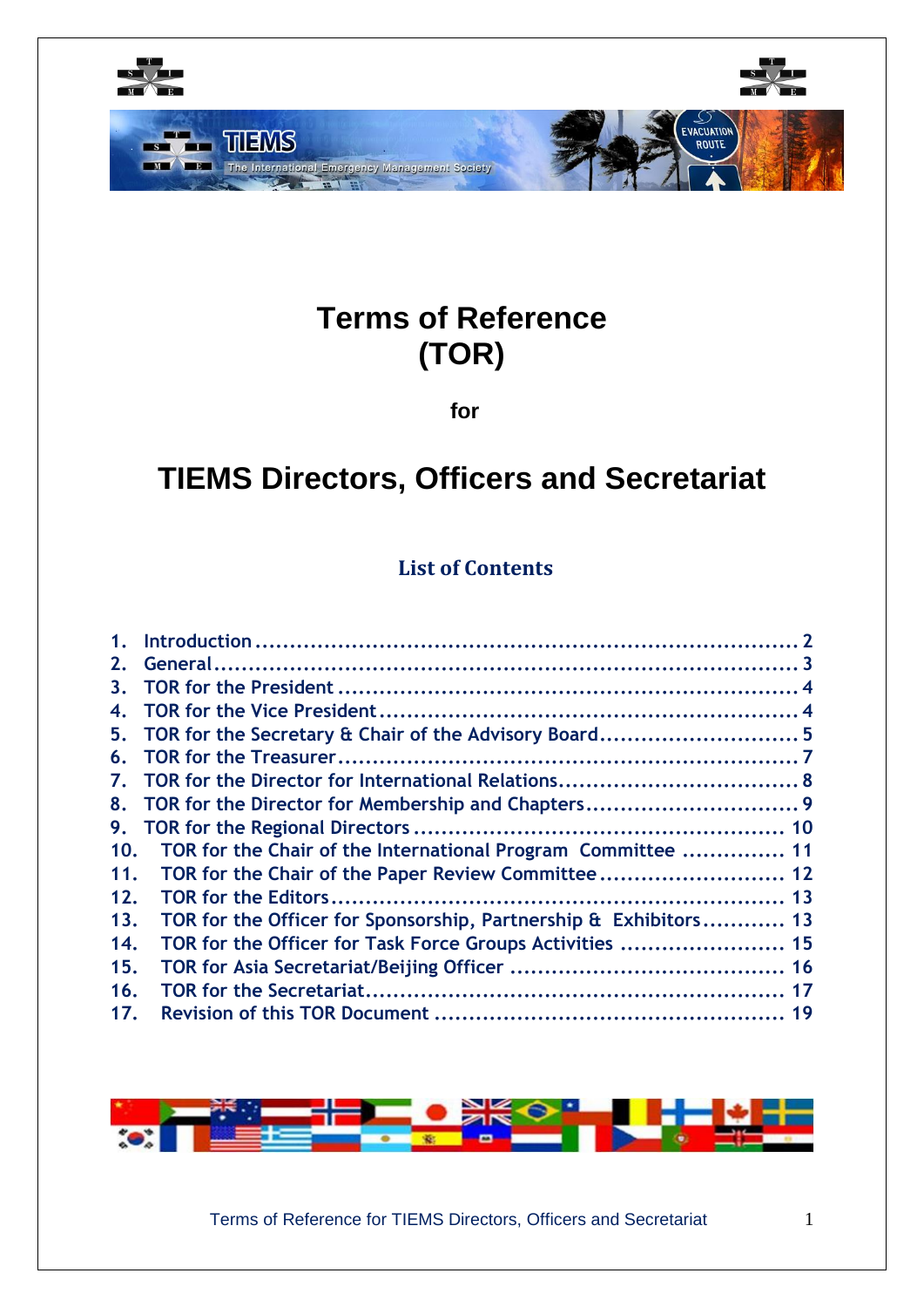



# <span id="page-1-0"></span>**1. Introduction**

It is to be considered an honour to serve as a member of TIEMS Board, either as an elected Director or appointed Officer. All TIEMS Directors and Officers are expected to take an active part in developing TIEMS and perform their duties according to the Terms of Reference (TOR) below for the different positions.

All Directors, Officers and those standing for election or appointment shall become familiar with these Terms of Reference. If a Director, Officer, or candidate feels they cannot fulfil the duties according to the TOR for the position they hold or seek, it is understandable and acceptable, but it is then advised that they withdraw from the position or from standing for election or appointment.

The following TIEMS Directors form the TIEMS Board of voting members:

- **1 President**
- **2 Vice President**
- **3 Secretary & Chair of the Advisory Board**
- **4 Treasurer**
- **5 Director for International Relations**
- **6 Director for Membership and Chapters**
- **7 Regional Director for Europe**
- **8 Regional Director for Asia**
- **9 Regional Director for North America**
- **10 Regional Director for Middle East and Africa**
- **11 Regional Director for Australia, New Zealand & Oceania**
- **12 Regional Director for Latin America & Caribbean (Vacant)**

The following Officers form the TIEMS Advisory Board and the TIEMS Board non-voting members:

- **1. Chair of the International Program Committee**
- **2. Chair of the Paper Review Committee**
- **3. Editor for Proceedings**
- **4. Editor for Newsletter**
- **5. Editor for Social Media**
- **6. Officer for Sponsorship, Partnership & Exhibitors**
- **7. Officer for Task Force Groups Activities**
- **8. Asia Secretariat/Beijing Office Officer**
- **9. Editor for Web-site (Vacant)**

TIEMS has a registered office in Brussels at Rue Des Deux Eglises 39 B - 1000 Brussels, Belgium, with a Secretariat function. This Secretariat is operated by the Squaris Company with which TIEMS has an agreement for performing certain tasks within a limited amount of hours per month. The Secretariat will do administrative TIEMS tasks and support the Directors and Officers and chapters in their duties for TIEMS. The agreed tasks of the TIEMS Secretariat are described in the TOR.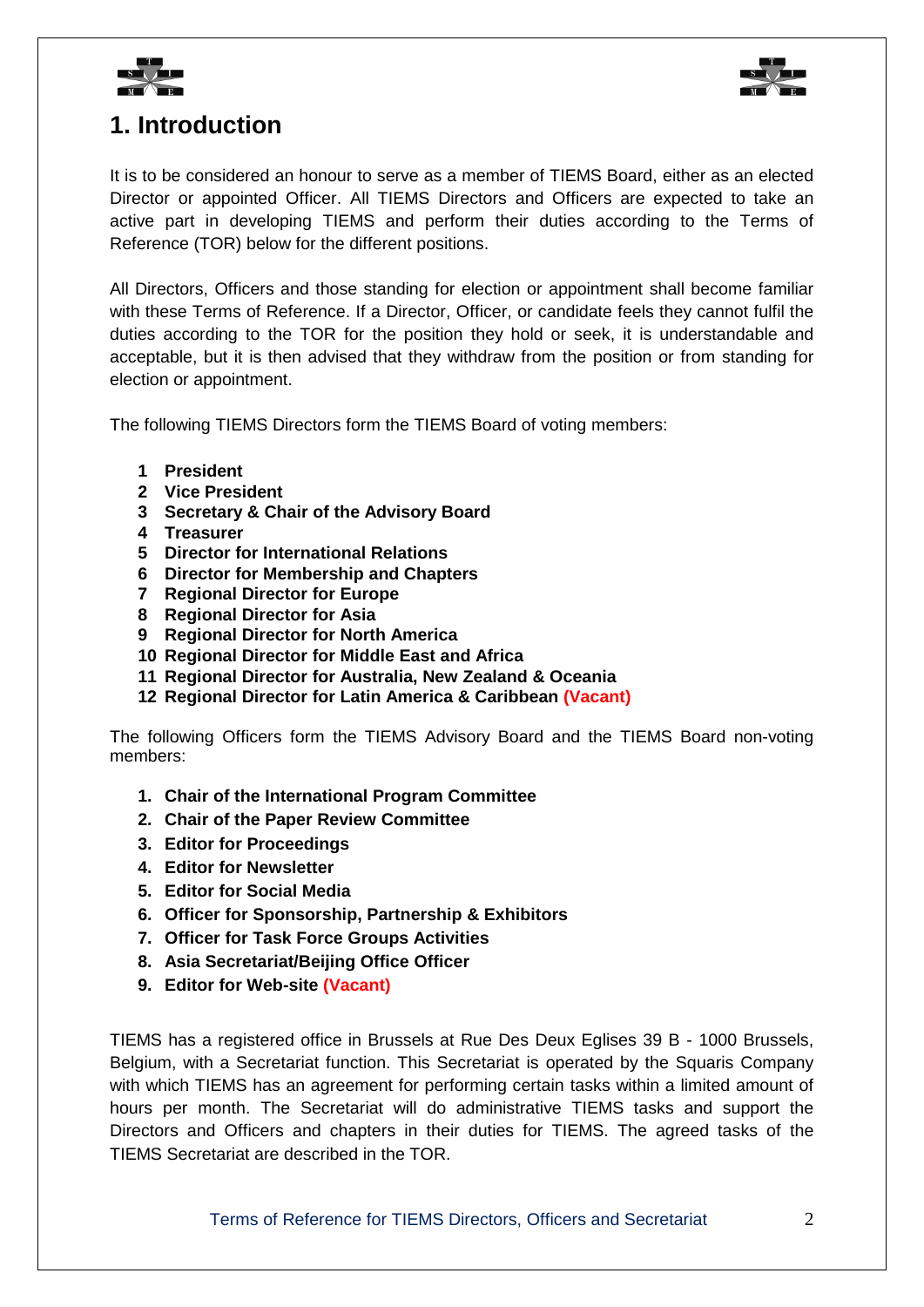



### <span id="page-2-0"></span>**2. General**

The TIEMS Directors and Officers are the foremost representatives of TIEMS, and they shall act in the best interest of the society, avoiding any conflict of interest. They shall represent TIEMS in a positive and inclusive way globally, thus being role models for new TIEMS members who might become future TIEMS Directors or Officers. The TIEMS Directors and Officers shall be well aware of the TIEMS Mission Statement, Bylaws, Code of Conduct, and Guidelines and Procedures, and they shall represent the society by acting in accordance with these.

All TIEMS Directors and Officers have duties and rights as described below, and they shall perform their duties and claim their rights in a self-driven manner, according to set and agreed schedules, without having to be reminded. Any Director or Officer finding it difficult to fulfil his/her duties shall inform the President, and together with him/her find a solution, either by finding others to do their duties, or by resigning from their position, allowing a new person to fill their role.

Most communication between the Board members and with the TIEMS Secretariat will be by e-mail. E-mails from other Board members or the TIEMS Secretariat should be responded to as soon as possible, and not later than within one week, or at least by automatic response indicating the date when an answer can be expected.

Because the TIEMS Board meets face-to-face primarily once a year during the TIEMS annual conference, many Board decisions during the year will be made by electronic voting. All Directors are expected to take part in all voting issues, and show their opinion by voting either yes or no or abstaining from voting on the actual issue. In addition, they can express their opinion or propose changes if so invited. Taking part in voting issues assures that the Directors and Officers are informed of all TIEMS decisions, guidelines, and procedures, and that they are active participants in the development of the society.

All Directors and Officers shall prepare an annual working plan and report on progress according to this plan in the annual report. The working plan should be presented to the TIEMS Board before the Annual General Meeting. All Directors and Officers should try to attend the annual conference and as many TIEMS workshops and conferences around the world as possible, in order to be present when important TIEMS issues are discussed and concluded and to meet TIEMS members personally.

All TIEMS Directors and Officers shall try to recruit new TIEMS members globally and actively pursue establishing worldwide chapters to achieve a large and active global TIEMS network in accordance with the TIEMS Mission.

All Directors and Officers should inform the TIEMS Secretariat of their activities, and use the Secretariat in their work as much as possible. This will help the Secretariate be effective, and it will also give Directors and Officers more time to concentrate on TIEMS long term development.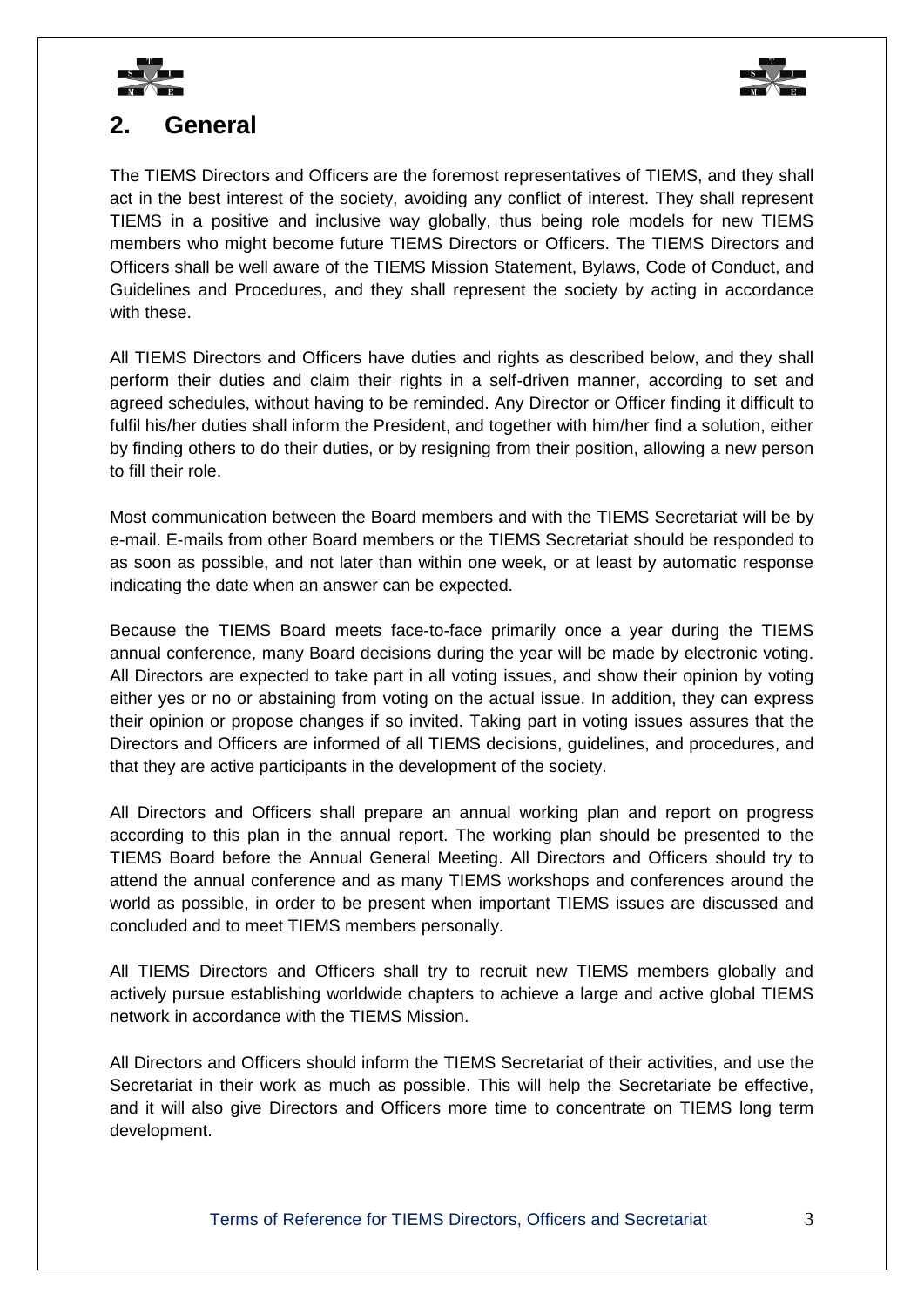



# <span id="page-3-0"></span>**3. TOR for the President**

The President shall be the Chief Executive Officer of the society and shall, subject to the oversight of the TIEMS Board, supervise and control the affairs of the society and the activities of the Directors, Officers, and the TIEMS Secretariat. The President shall perform all duties associated with the office and such other duties as may be required by law, by the Bylaws, or which may be prescribed from time to time by the TIEMS Board.

Unless another person is specifically appointed as Chairperson of TIEMS Board, the President shall preside at all meetings of the TIEMS Board, and at all meetings of the members.

Except as otherwise expressly provided by law, or by the Bylaws, the President shall, in the name of the society, execute such deeds, mortgages, bonds, contracts, checks, or other instruments, as authorized by the TIEMS Board.

The President's key duties and responsibilities shall be:

- To provide leadership to the Emergency Management profession, the TIEMS Board and the TIEMS membership
- To represent TIEMS and the profession, in a variety of fora
- To support TIEMS and its policies internally and externally
- To exercise the governing authority of the TIEMS Board when advised to do so by the TIEMS Board
- To plan and chair the TIEMS Board and Annual meetings, including meeting agenda preparation in consultation with the Secretary
- To act as the main liaison between the TIEMS Board and the rest of the TIEMS organisation
- To enforce adherence to the TIEMS Mission and Bylaws, and to assure the integrity of the TIEMS Board process
- To initiate and lead the TIEMS Board's process of annual performance review of TIEMS
- To communicate with the membership on a regular basis
- To be responsible for the keynote speakers at the annual conference, in consultation with the TIEMS Board and the local host of the conference

### <span id="page-3-1"></span>**4. TOR for the Vice President**

In the absence of the President, the Vice President shall perform all the duties of the President, and when so acting shall have all the powers of, and be subject to all the restrictions on, the President.

The Vice President shall have other powers and perform such other duties as may be prescribed by law, by the Bylaws or by any procedures approved by the TIEMS Board or by the Annual General Meeting, or as may be prescribed by the TIEMS Board.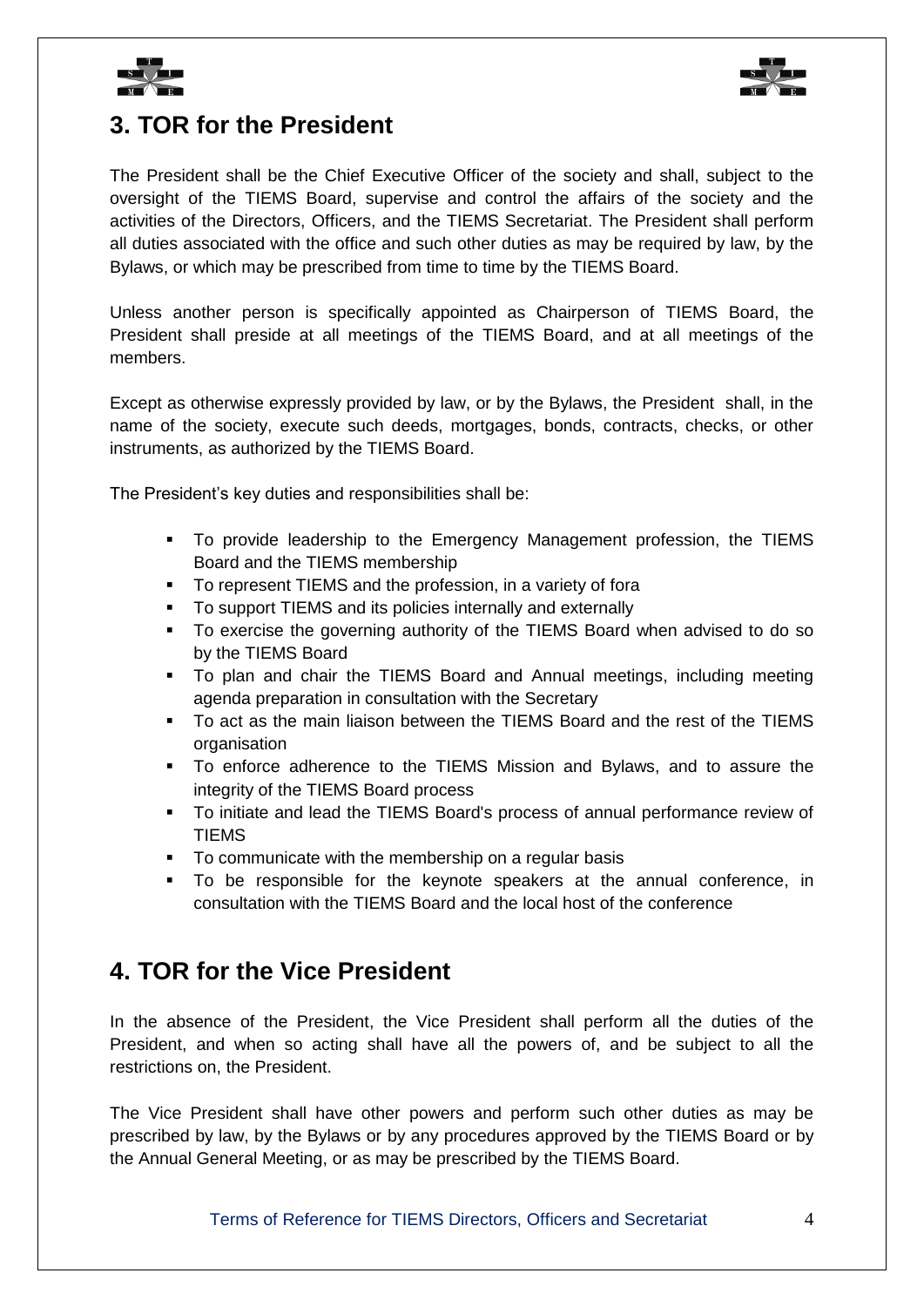



The following specific duties shall be the responsibility and focus of the Vice President:

#### *TIEMS Endorsement Procedure*

Develop and maintain the TIEMS General Endorsement Policy and Procedure in cooperation with the TIEMS Secretary for approval by the TIEMS Board and follow up, evaluate and perform any endorsements in line with the approved procedure in cooperation with the President, Secretary and Treasurer.

#### *TIEMS Partnership Agreements*

Develop and maintain the TIEMS General Policy and Partnership Agreement Procedure, in cooperation with the TIEMS Officer for Sponsorship and Partnership, for approval by the TIEMS Board. Follow-up and formalize all partnership agreements with TIEMS partners according to the approved procedure in cooperation with the President, Secretary and Treasurer.

#### *TIEMS Sponsorship Agreements*

Develop and maintain the TIEMS General Policy and Sponsorship Agreement Procedure, in cooperation with the TIEMS Officer for Sponsorship and Partnership, for approval by the TIEMS Board. Follow-up and formalize all sponsorship agreements with TIEMS sponsors, in cooperation with the President and Treasurer, and actively recruit TIEMS sponsors.

#### *Contract for Exhibitors at TIEMS Annual Conferences*

Develop and maintain the TIEMS General Policy and Exhibition Contract in cooperation with the TIEMS Officer for Sponsorship and Partnership, to be used for all TIEMS annual conferences, for approval by TIEMS Board.

Formalize contracts with all exhibitors for the annual conferences, in cooperation with the Treasurer, the Secretary and the local host, and actively recruit exhibitors for the annual conference.

#### *TIEMS Task Force Groups and Alliances Policy and Plans*

Develop and maintain the TIEMS General Policy and activities for Task Force Groups and International Alliances with the TIEMS President and Board members and make the development plan, for approval by TIEMS Board and cooperation with the Treasurer, Secretary, and the Officer for Task Force Groups Activities.

### <span id="page-4-0"></span>**5. TOR for the Secretary & Chair of the Advisory Board**

The Secretary shall have the overall responsibility for the TIEMS Secretariat, and shall use the TIEMS Secretariat to perform the following TIEMS Secretary duties: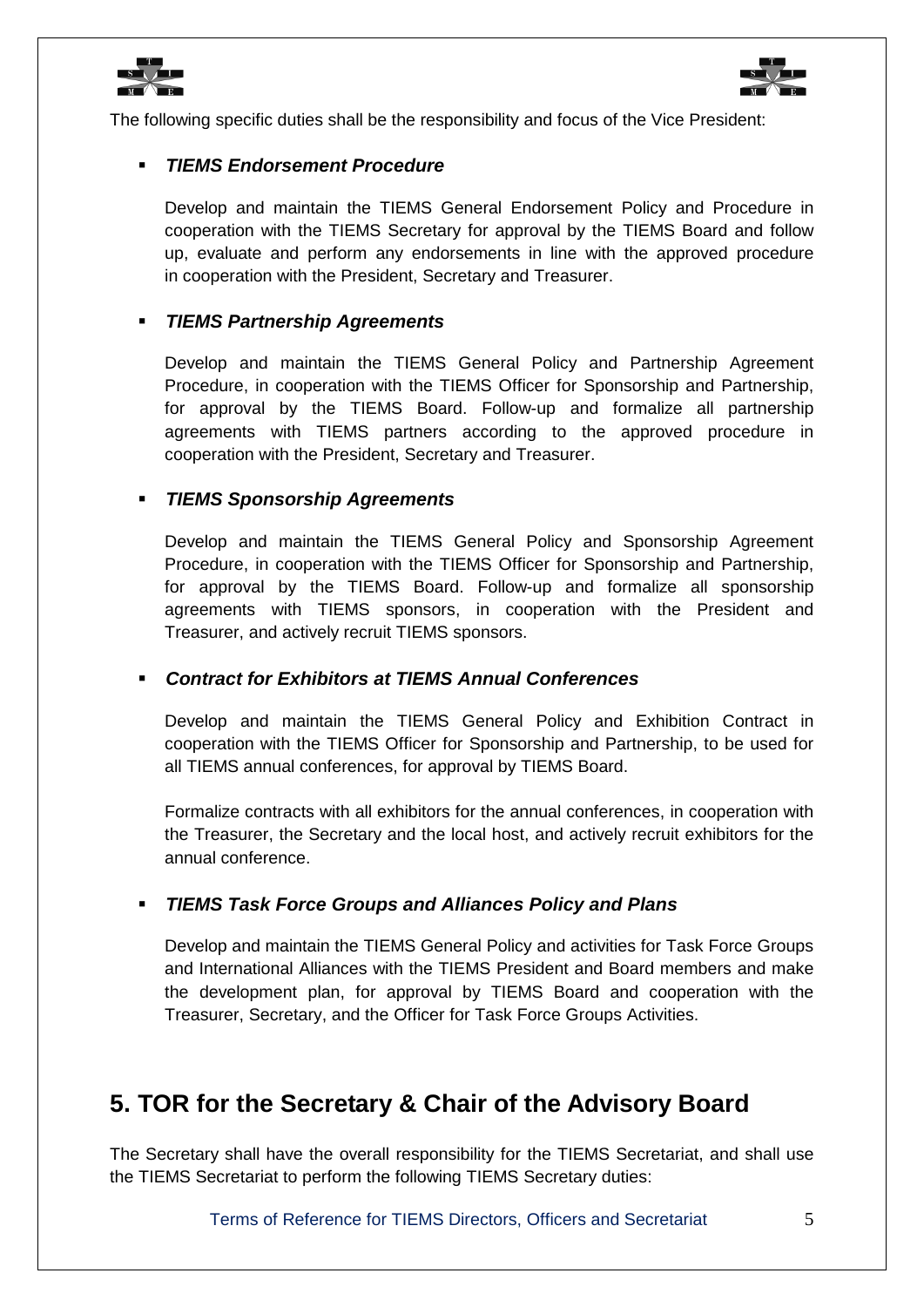



- Certify and keep at the TIEMS registration office the original or a copy of the Bylaws, as amended or otherwise altered to date
- Keep at the TIEMS registration office the record of minutes of all meetings of the TIEMS Board, of the Annual General Meetings and of any other formal meetings
- See to it that all notices are duly given in accordance with the provisions of the Bylaws of the society, or as required by law
- Exhibit at all reasonable times to any Director and Officer of the society, on request thereof, the Bylaws, the membership register, and the minutes of any meetings recorded
- In general, perform all duties associated with the office of Secretary, and such other duties as may be required by law, by the Bylaws of the society, or which may be assigned to the Secretary from time to time by TIEMS Board
- Create and maintain the TIEMS Policy Manual, which shall contain all TIEMS guidelines and procedures and policy documents, to be published and maintained on the TIEMS web-site in the member section
- Develop and maintain the TIEMS General Endorsement Policy and Procedure in cooperation with the TIEMS Vice President, for approval by TIEMS Board. Follow up, evaluate and perform any endorsements in line with the approved procedure, in cooperation with the President, Secretary and Treasurer
- Collect information for the TIEMS annual report from the TIEMS Directors and Officers, create the annual report, and send it to the TIEMS Board for approval. Issue the annual report and see that it is sent to the membership, and available at the Annual General Meeting in due time according to the Bylaws.

In case the TIEMS board decides the TIEMS Secretariat is not maintained, the above duties are to be rearranged to be performed by the Secretary himself/herself with support of other board members and external services.

As the TIEMS Chair of TIEMS Advisory Board he/she shall be responsible for the following duties:

- **Based on TIEMS developments and needs, suggest functions and tasks TIEMS** should maintain through appointment of Officers in the TIEMS Advisory Board
- Recruit experts which can be appointed as Officers and be members of the Advisory Board, and perform voluntary expert tasks and duties for TIEMS
- Maintain a dialogue with the Advisory Board members, and assist them, inspire them and encourage them in their work for TIEMS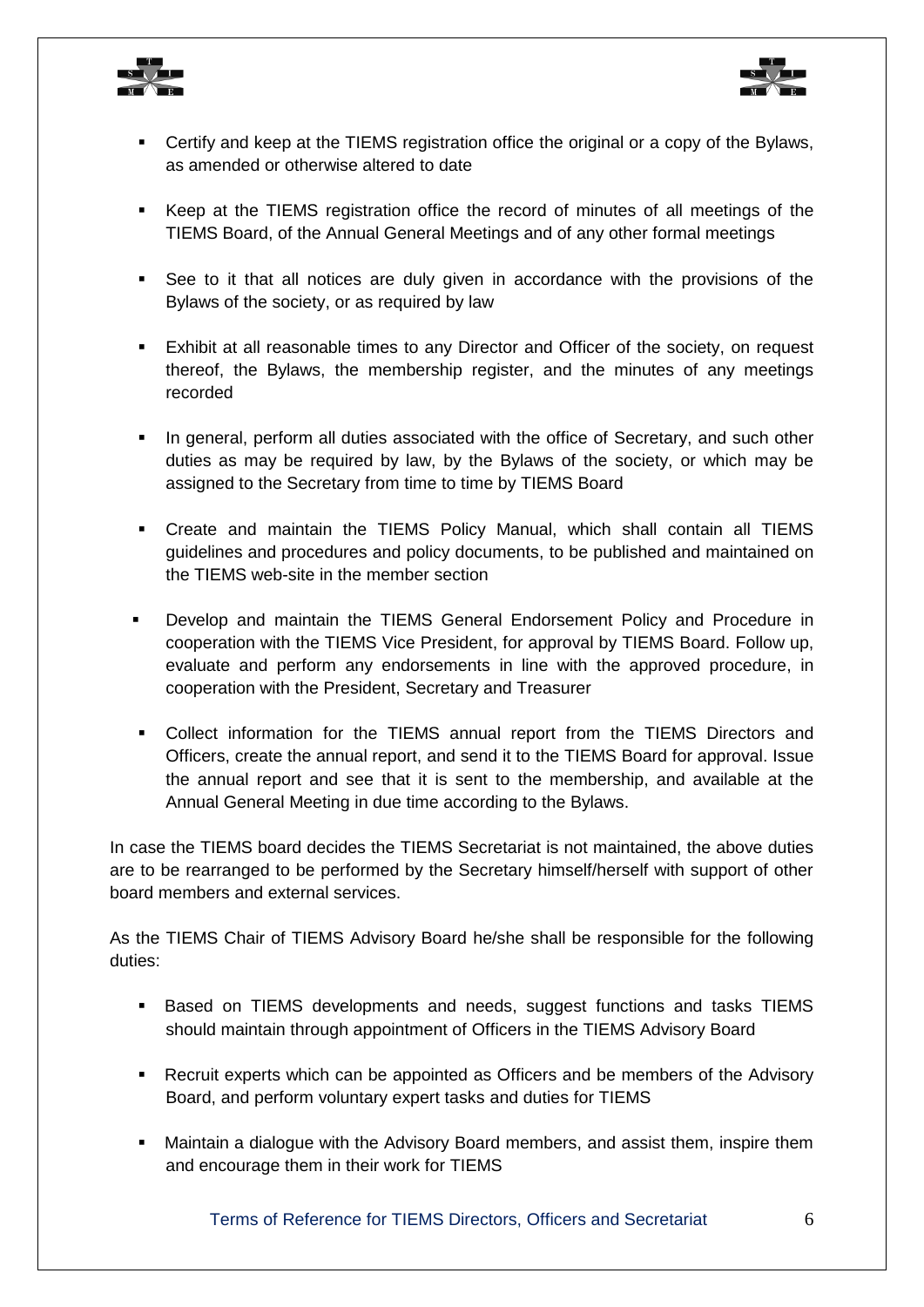



- Propose termination of Officer members of the Advisory Board when the tasks and functions are no longer necessary, or are maintained through other functions or positions in TIEMS
- **IF** In general, perform all duties associated with the position and such other duties as may be required by law, by the Bylaws of the society, or which may be assigned to the Chair of TIEMS Advisory Board from time to time by the TIEMS Board

# <span id="page-6-0"></span>**6. TOR for the Treasurer**

The Treasurer has the overall responsibility for TIEMS funds and financial transactions, and shall use the TIEMS Secretariat to perform the following duties:

- Have charge and custody of, and be responsible for, all funds and securities of the society, and deposit all such funds in the name of the society in such banks, trust companies, or other depositories as shall be selected by the TIEMS Board
- Make annual income plan for the Society with detail income categories for the next year such as sponsorship, membership fee, program donation, field cooperation etc. Report the plan to the board for discussion and finally reviewed and approved by TIEMS Board
- Make annual budget plan for the Society with detail expense categories for the next year such as annual Conference, workshops, seminars, international events and its expenses, Secretariat office operations, etc. Report the plan to the board for discussion and finally reviewed and approved by TIEMS Board
- Make sure the total income in the income plan is higher than the total expenses in the budget plan. Treasurer is chiefly responsible to draw enough income for the TIEMS operation and to cut expenses without lowering the standard of the Society
- Receive, and give receipt for, monies due and payable to the society from any source whatsoever
- Disburse, or cause to be disbursed, the funds of the society as may be directed by TIEMS Board, taking proper vouchers for such disbursements
- Keep and maintain adequate and correct accounts of the society's properties and business transactions, including accounts of its assets, liabilities, receipts, disbursements, gains and losses
- Exhibit at all reasonable times the books of account and financial records to any Director or Officer of the society, or to his/her agent or attorney, on request thereof
- Render to the President and Directors and Officers, whenever requested, an account of any or all TIEMS financial transactions and of the financial condition of the society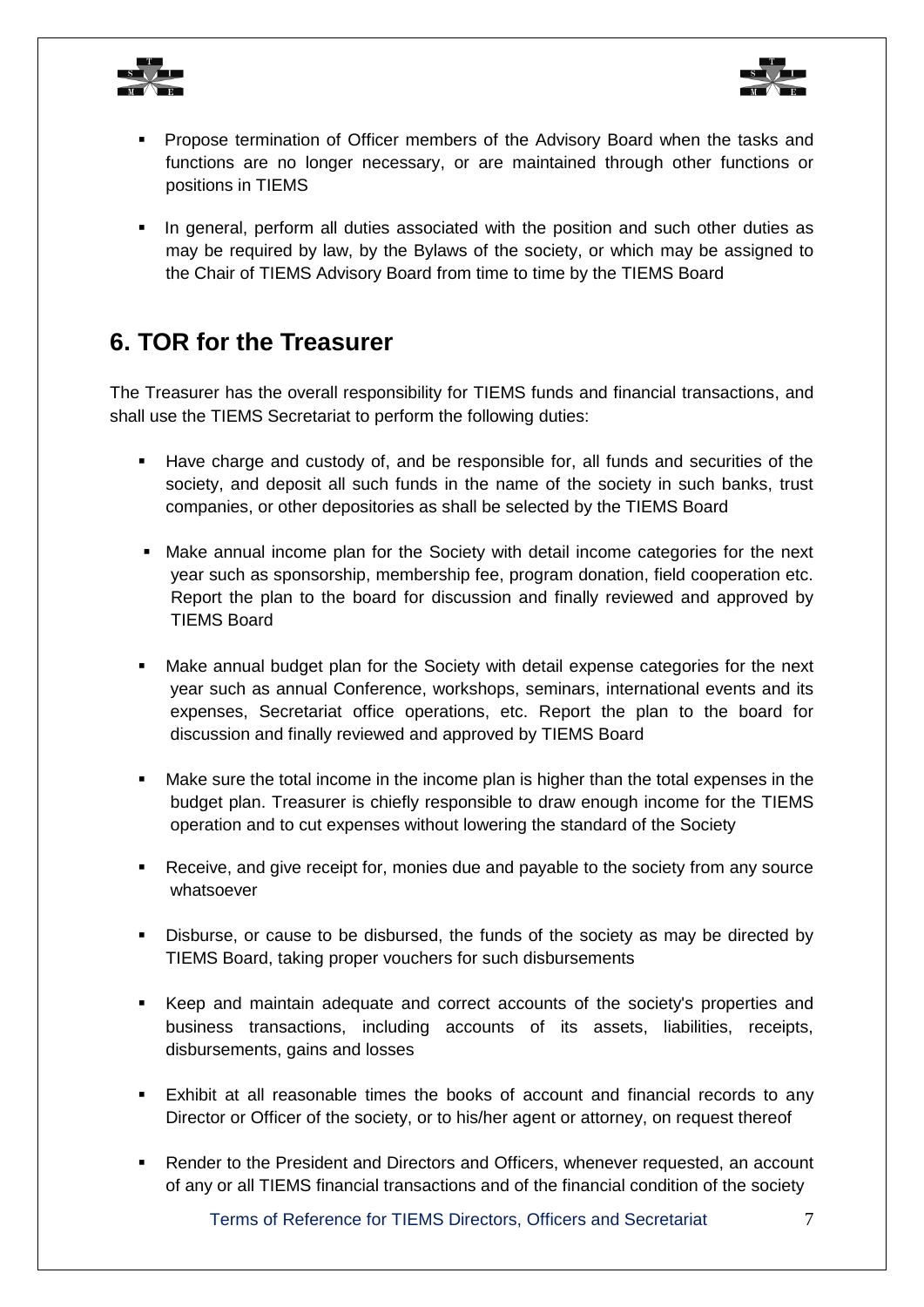



- **Prepare, or cause to be prepared, and certify, or cause to be certified, the financial** statements to be included in any required report
- In general, perform all duties associated with the office of Treasurer, and such other duties as may be required by law, by the Bylaws of the society, or which may be assigned to him/her from time to time by TIEMS Board
- Make up the annual accounts and budget for the coming year for publishing in the Annual Report and presentation at the Annual General Meeting for approval
- In cooperation with the President, agree on a budget for the annual conference with the conference host, and follow up and present the final accounts for the annual conference after the event
- Maintain and further develop TIEMS Financial Procedures in line with the development of the society, and in accordance with the TIEMS Bylaws and the laws of the place of TIEMS registration.

In case the TIEMS Secretariat is not maintained, the above duties are to be performed by the Treasurer himself/herself with eventual assistance of other board members or external services.

# <span id="page-7-0"></span>**7. TOR for the Director for International Relations**

The Director for International Relations shall assist the President and the TIEMS Board in increasing TIEMS international standing, outreach and network by:

- Suggesting international activities and initiatives that can raise the international profile of TIEMS, and assisting and taking part in the follow up of those activities and initiatives that the TIEMS Board decides are to be explored and exploited
- Be the TIEMS "watch-dog" and observer on international political and commercial trends which may have an importance for TIEMS development, and inform and advise the President and the TIEMS Board of trends to follow or avoid, and international regions for TIEMS to become present in, or await presence
- Give advice and assist in establishment of TIEMS chapters worldwide, and maintain a dialogue with the chapter representatives
- Give advice and assist in the arrangement of TIEMS events worldwide
- Suggest articles and events to be covered in TIEMS newsletter
- Give advice on further development of TIEMS International Education, Training and Certification Programs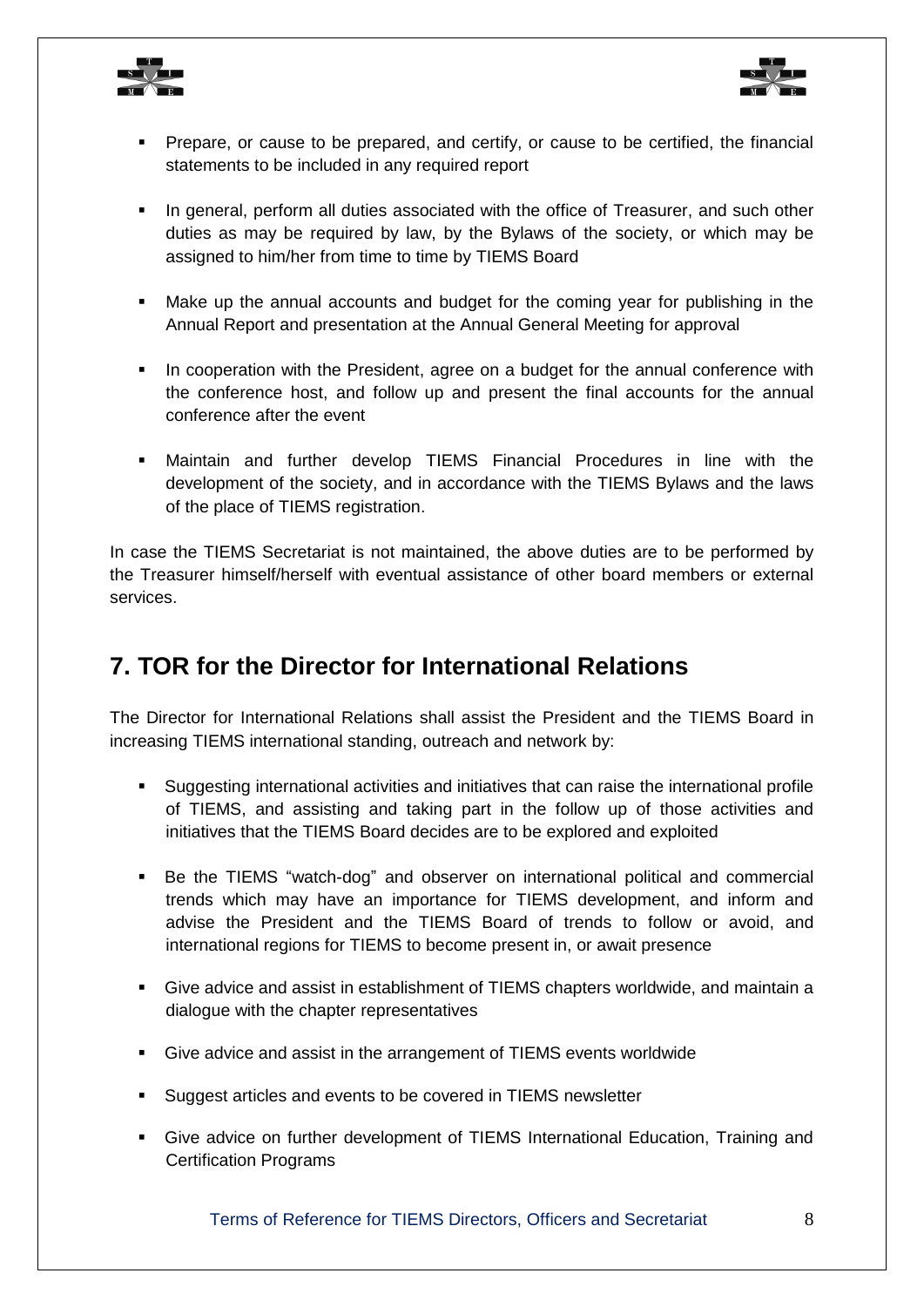



- Give advice on TIEMS international Research and Technical Development activities and possible funding of such activities
- Suggest experts to be appointed as members of TIEMS International Program **Committee**
- In general, perform all duties incident to his/her position and such other duties as may be required by law, by the Bylaws of the society, or which may be assigned to the Director from time to time by TIEMS Board

# <span id="page-8-0"></span>**8. TOR for the Director for Membership and Chapters**

The TIEMS Director for Membership and Chapters is responsible overall for the TIEMS membership database, and for communication with the TIEMS membership in general. The Director is also responsible for seeing to it that the formalities are maintained when establishing chapters, for approval of new chapters by the TIEMS Board. The Director shall use TIEMS Secretariat to perform these duties.

As the Director for Membership the following duties shall be performed:

- Register all new members in the membership database and advise them of their benefits of being a TIEMS member
- Keep a membership register containing the name and address of all members, and, in the case where any membership has been terminated, record such fact in the membership register together with the date on which such membership ceased
- Send out a reminder of renewal membership fee every year, and maintain the membership register accordingly
- Maintain and update the membership section on the TIEMS web-site, through the TIEMS web-master
- Answer all inquiries concerning membership, and guide new members on how to become a TIEMS member
- Write an annual report on membership every year for inclusion in the TIEMS annual report
- Send out relevant information to members upon the request from other TIEMS Directors and Officers, as long this is in accordance with TIEMS policy
- Suggest a policy and strategy for recruiting TIEMS future members, with proposed member benefits and membership fee policy to be approved by the TIEMS Board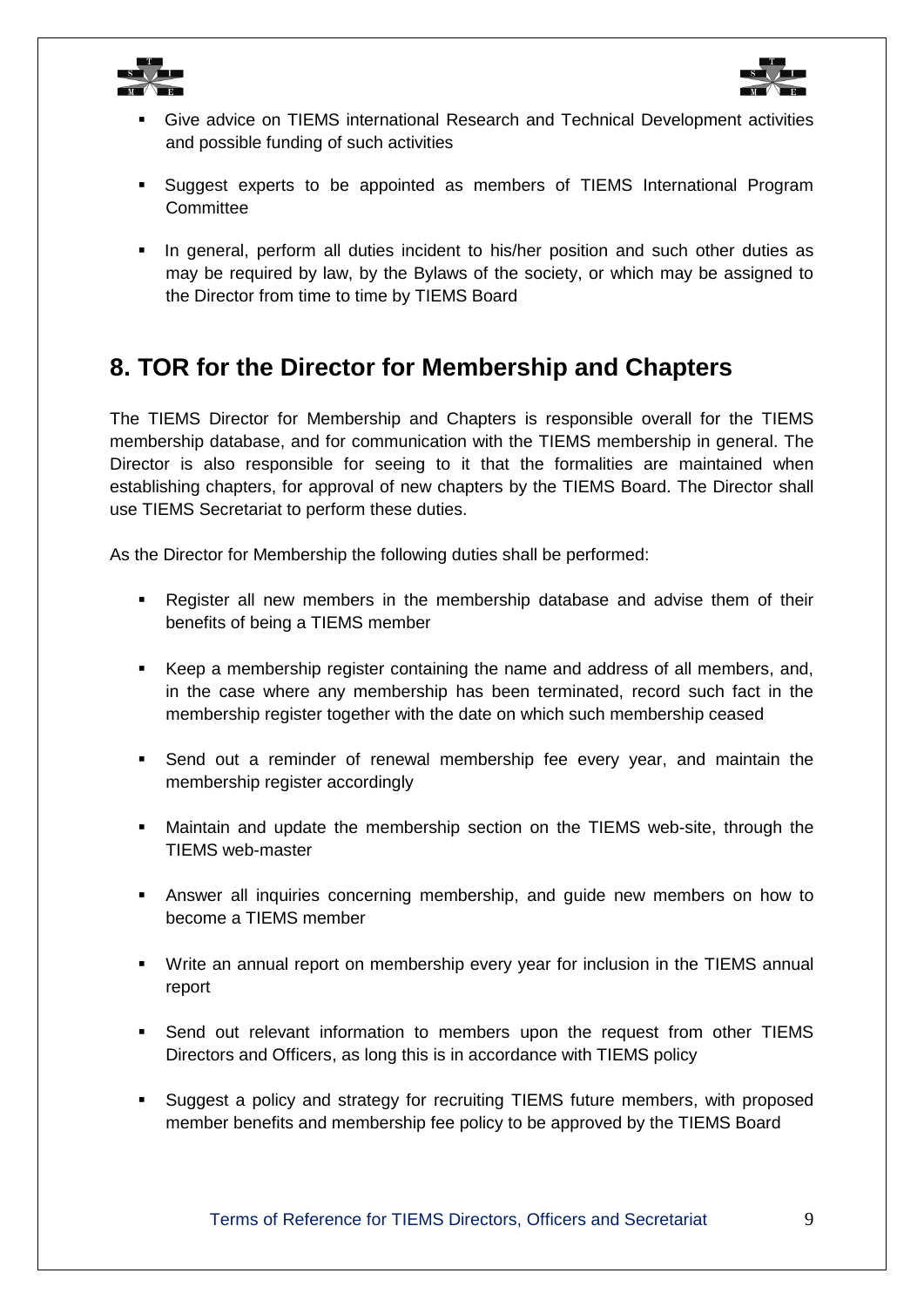



 In general, perform all duties associated with the position and such other duties as may be required by law, by the Bylaws of the society, or which may be assigned to the Director for Membership from time to time by TIEMS Board

As TIEMS Director for Chapters the following duties shall be performed:

- Be responsible for proposing the strategy and policy for building a global TIEMS organisation and professional network, and for performing the formalization process of TIEMS Chapters
- **In cooperation with the TIEMS President and the TIEMS Board, be responsible for** maintaining and developing the TIEMS policy for developing TIEMS Chapters worldwide, and for expanding the TIEMS organisational network worldwide
- Be responsible for helping and guiding those who want to establish TIEMS Chapters, and lead the formalization process in the TIEMS Board
- Keep records of the TIEMS global organisation, and maintain and update the associated parts of the TIEMS web-site through the TIEMS web-master
- In general, perform all duties associated with the position and such other duties as may be required by law, by the Bylaws of the society, or which may be assigned to the Director for Chapters from time to time by the TIEMS Board

In case the TIEMS Secretariat is not maintained, the above duties are to be performed by the Director for Membership and Chapters himself/herself with eventual assistance of other board members or external services.

### <span id="page-9-0"></span>**9. TOR for the Regional Directors**

TIEMS has six Regional Directors, one for each of the world continents as defined below:

- **Europe**
- North America
- **Middle East and Africa**
- Asia
- Australia, New Zealand and Oceania
- **Latin America and Caribbean (LAC).**

The TIEMS Regional Directors shall reside in the relevant region and be responsible for initiating, stimulating and following up TIEMS activity in their region.

TIEMS Regional Directors shall:

 Be responsible for developing and maintaining a Regional Plan for establishing TIEMS activities in their region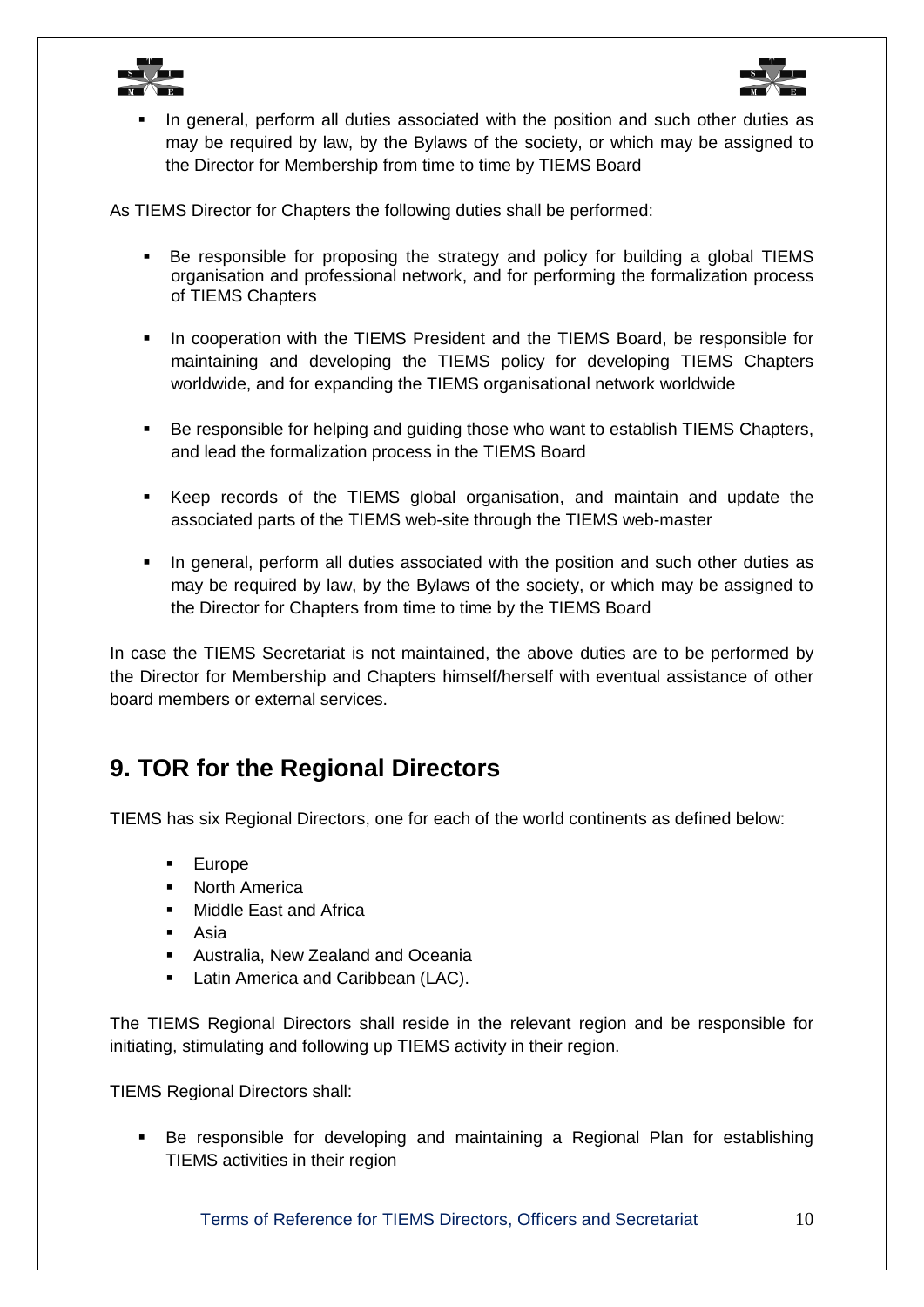



- Establish a TIEMS Chapter in the country they reside, if one does not already exist
- Spread news about TIEMS in their region and develop relationships with the governmental, academic, commercial, and NGO emergency management community in their region
- Work with local hosts to arrange annual Conferences and Workshops to benefit members and the profession, spread news about TIEMS, recruit members, and stimulate local TIEMS activities
- Develop and maintain information about the region which the TIEMS web-master shall expose on the TIEMS web-site
- **IF** In general, perform all duties associated with the position and such other duties as may be required by law, by the Bylaws of the society, or which may be assigned to the Regional Directors from time to time by the TIEMS Board

# <span id="page-10-0"></span>**10. TOR for the Chair of the International Program Committee**

The Chair of the International Program Committee is appointed as a TIEMS Officer for a period of one year by the TIEMS Board to be a member of TIEMS Advisory Board, and to be a non-voting TIEMS Board member.

The Chair of the International Program Committee shall:

- Be responsible for developing and maintaining a plan in cooperation with the Secretary and Chair of the Advisory Board, to extend the TIEMS international Program Committee worldwide, and actively recruit members to the TIEMS International Program Committee.
- Develop and maintain a mandate for the International Program Committee in cooperation with the Secretary and Chair of the Advisory Board
- Keep in continuous dialogue with the members of the TIEMS International Program Committee, and involve them in the development of TIEMS events worldwide in cooperation with the Secretary and Chair of the Advisory Board
- Work with the TIEMS web-master to maintain and update web-site information on the International Program Committee members and mandate
- In general, perform all duties associated with the position and such other duties as may be required by law, by the Bylaws of the society, or which may be assigned to the Chair of the International Program Committee from time to time by TIEMS Board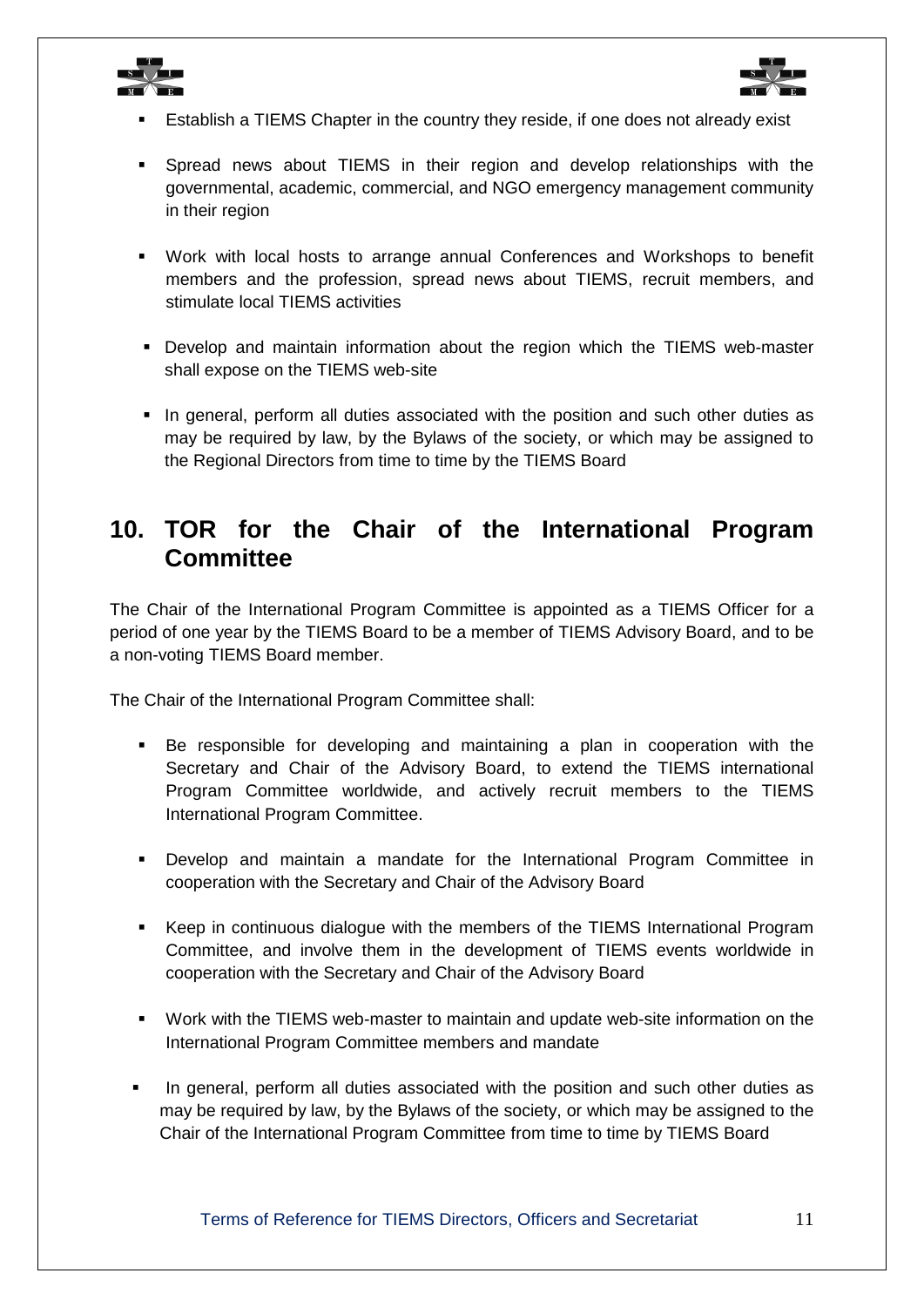



### <span id="page-11-0"></span>**11. TOR for the Chair of the Paper Review Committee**

The Chair of the TIEMS Paper Review Committee is appointed as a TIEMS Officer for a period of one year by the TIEMS Board to be a member of TIEMS Advisory Board, and to be a non-voting TIEMS Board member.

The Chair of TIEMS Paper Review Committee shall:

- Develop, maintain and lead the Paper Review Committee and recruit qualified members to the Committee such that the best paper review is achieved
- Develop and maintain the mandate for the Paper Review Committee, distribute the papers to the members, and follow up such that the paper review process runs smoothly and according to the deadlines set
- Develop and maintain, on the TIEMS web-site through the TIEMS web-master, the Paper Review section of the Call for Papers for the Annual Conference, and the Instructions to Authors and the templates for papers and posters
- Suggest an effective paper review software tool to be implemented on the TIEMS web-site and maintained by the TIEMS web-master, with correct text and deadlines such that the paper review process runs professionally
- **Communicate with all submitting authors about the result of the review and make up** the program for the annual conference in cooperation with the President and the conference host
- Report to the Board after each annual conference about the quality of the review, and propose changes for the improvement of the paper review process
- Keep the chair of TIEMS-Rohrmann Student Support Fund Committee informed about the acceptance or rejection of any papers submitted for support by this fund
- **Be responsible in cooperation with the Paper Review Committee members to select** the best paper awards and the best student paper awards during the TIEMS Annual **Conference**
- **IF In general, perform all duties associated with the position and such other duties as** may be required by law, by the Bylaws of the society, or which may be assigned to the Chair of the Paper Review Committee from time to time by TIEMS Board

The Chair of the Paper Review Committee will also be one of the Editors of the Proceedings of the TIEMS Annual Conference. The other editor is the Chief Editor of the Proceedings, and the two shall find a good way to cooperate and share the workload so quality proceedings are produced in a timely manner.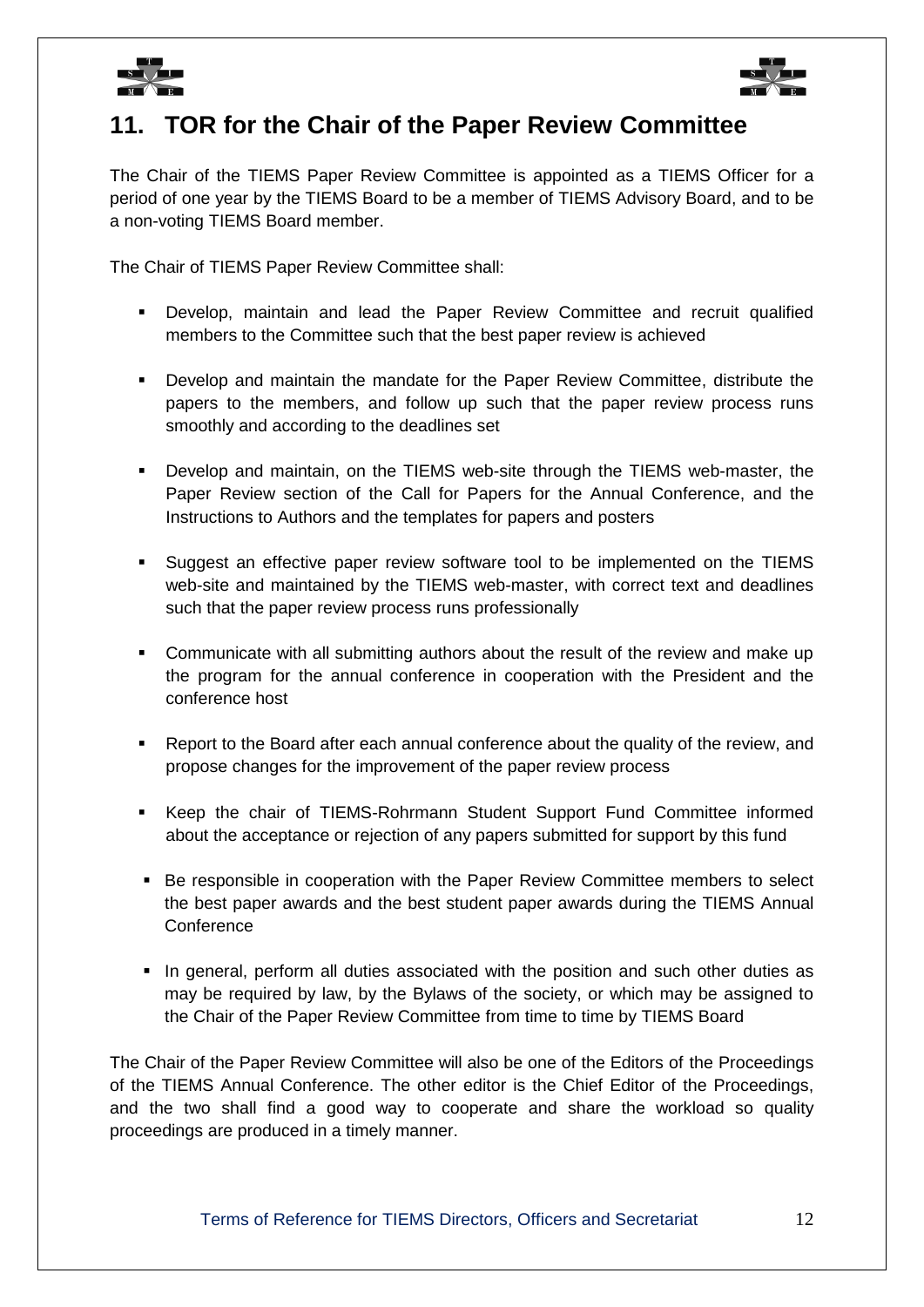



### <span id="page-12-0"></span>**12. TOR for the Editors**

TIEMS has four editor positions which are appointed as a TIEMS Officers for a period of one year by the TIEMS Board, to be members of TIEMS Advisory Board and to be non-voting TIEMS Board members.

The four editor positions are:

- Editor for the Proceedings of TIEMS Conferences and Workshops
- **Editor for the TIEMS Newsletter**
- **Editor for TIEMS on Social Media**
- **Editor for the TIEMS web-site (Vacant)**

The TIEMS Editors shall:

- Propose a strategy and policy for the content and coverage for the four editor positions, get TIEMS Board approval, and distribute this strategy and policy to TIEMS membership and those who could make contributions in the different TIEMS communication channels
- Set deadlines for contributions to the conference/workshop proceedings and the newsletter issues, and communicate with the authors
- Edit the text, information and layout in the conference/workshop proceedings, newsletter, social media and web-site to insure high quality standards and compliance with TIEMS Mission and Bylaws
- In general, perform all duties associated with the position and such other duties as may be required by law, by the Bylaws of the society, or which may be assigned to the editors from time to time by TIEMS Board

The Editor for the Proceedings of TIEMS Conferences/Workshops will be assisted by the Chair of the Paper Review Committee, and the two shall find a good way to cooperate and share the workload so the proceedings are produced in a timely and quality manner.

# <span id="page-12-1"></span>**13. TOR for the Officer for Sponsorship, Partnership & Exhibitors**

The Officer for Sponsorship, Partnership & Exhibitors is appointed as a TIEMS Officer for a period of one year by TIEMS Board to be a member of TIEMS Advisory Board, and to be a non-voting TIEMS Board member.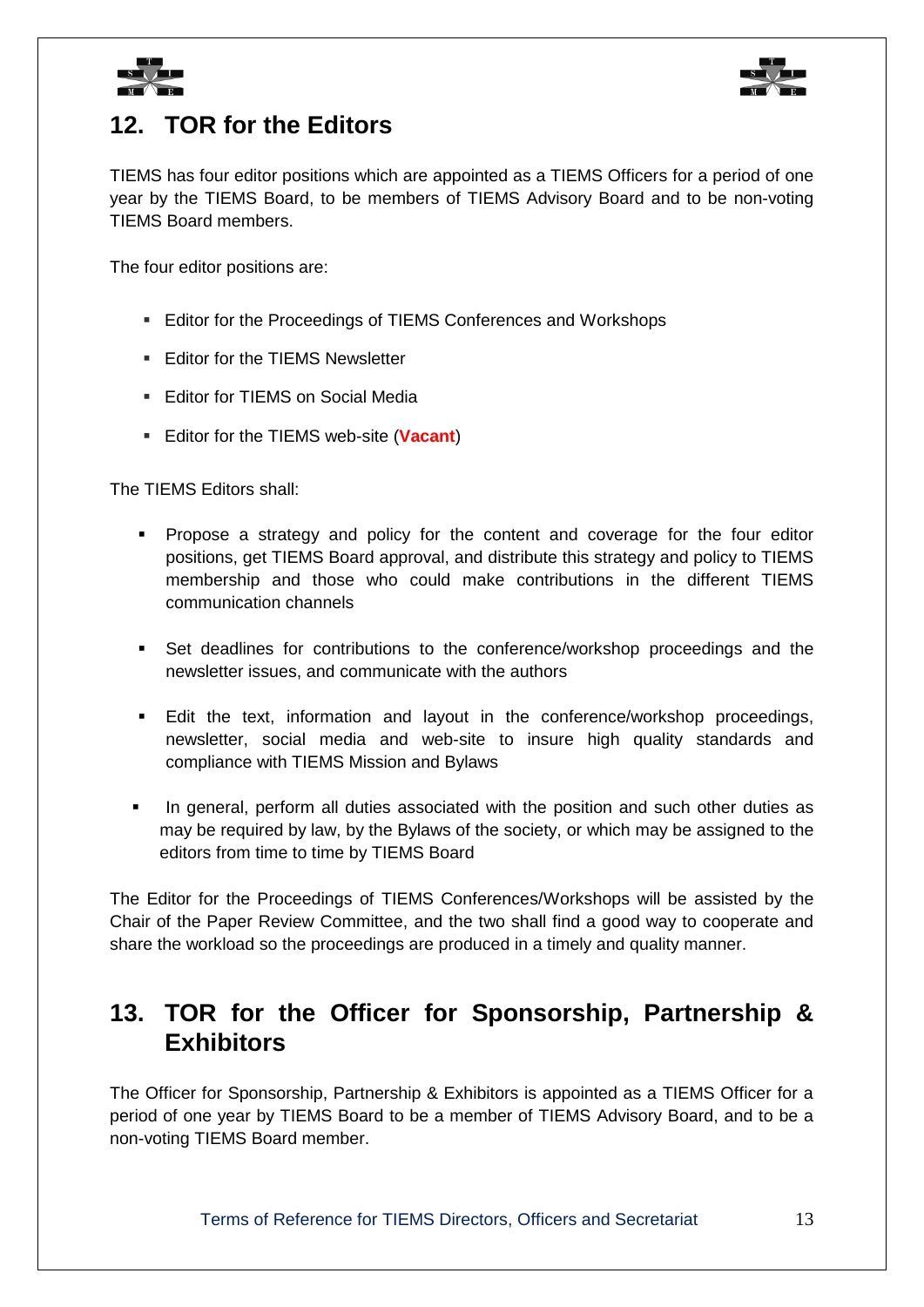



The following general policy and agreement procedures are working guidelines for the Officer for Partnership, Sponsorship & Exhibitors:

#### *TIEMS Partnership Agreements*

Develop and maintain the TIEMS General Policy and Partnership Agreement Procedure in cooperation with the TIEMS Vice President, for approval by the TIEMS Board.

The Officer aims for initiating partnerships and exploits Research and Technology Development (RTD) programs involving TIEMS and TIEMS Chapters as partners:

- $\checkmark$  Involve TIEMS and TIEMS Chapters as consortium members in European or International proposals in order to be funded by public or private bodies
- $\checkmark$  Involve TIEMS members as experts in ongoing RTD programs and projects
- $\checkmark$  Motivate TIEMS Chapters to be involved in research and development projects by initiating and developing RTD project proposals
- $\checkmark$  In cooperation with the President, Secretary and Treasurer initiate partnership agreements with TIEMS partners in respect of established guidelines of chosen RTD programs. All these tasks, proposal writing and application, signature, follow-up, will be done by TIEMS Secretariat in cooperation with program coordinator.

#### *TIEMS Sponsorship Agreements*

Develop and maintain the TIEMS General Policy and Sponsorship Agreement Procedure in cooperation with the TIEMS Vice President, for approval by the TIEMS Board.

The Officer aims for using all possible means to recruit new sponsors, establishing contacts and evaluating the type of sponsorship wished by the involved company:

- $\checkmark$  Support the TIEMS Rohrmann Student Scholarship Fund, to support graduate students in their work and allow them to participate in TIEMS annual conferences
- $\checkmark$  Develop and maintain TIEMS defined levels of sponsorship (Bronze, Silver, Gold) and their benefits
- $\checkmark$  Other ad hoc agreed sponsorship based on the win/win principle
- $\checkmark$  In cooperation with TIEMS President and TIEMS Treasurer, propose sponsorship agreements to be formalized by the TIEMS Secretariat. After final signature, follow-up the contract with the assistance of the TIEMS Secretariat.

#### *Contract for Exhibitors at TIEMS Conferences*

With assistance of the TIEMS Secretariat, the officer will work with the hosts of TIEMS conferences and workshops to develop an exhibition strategy for the events, and actively recruit exhibitors for these events.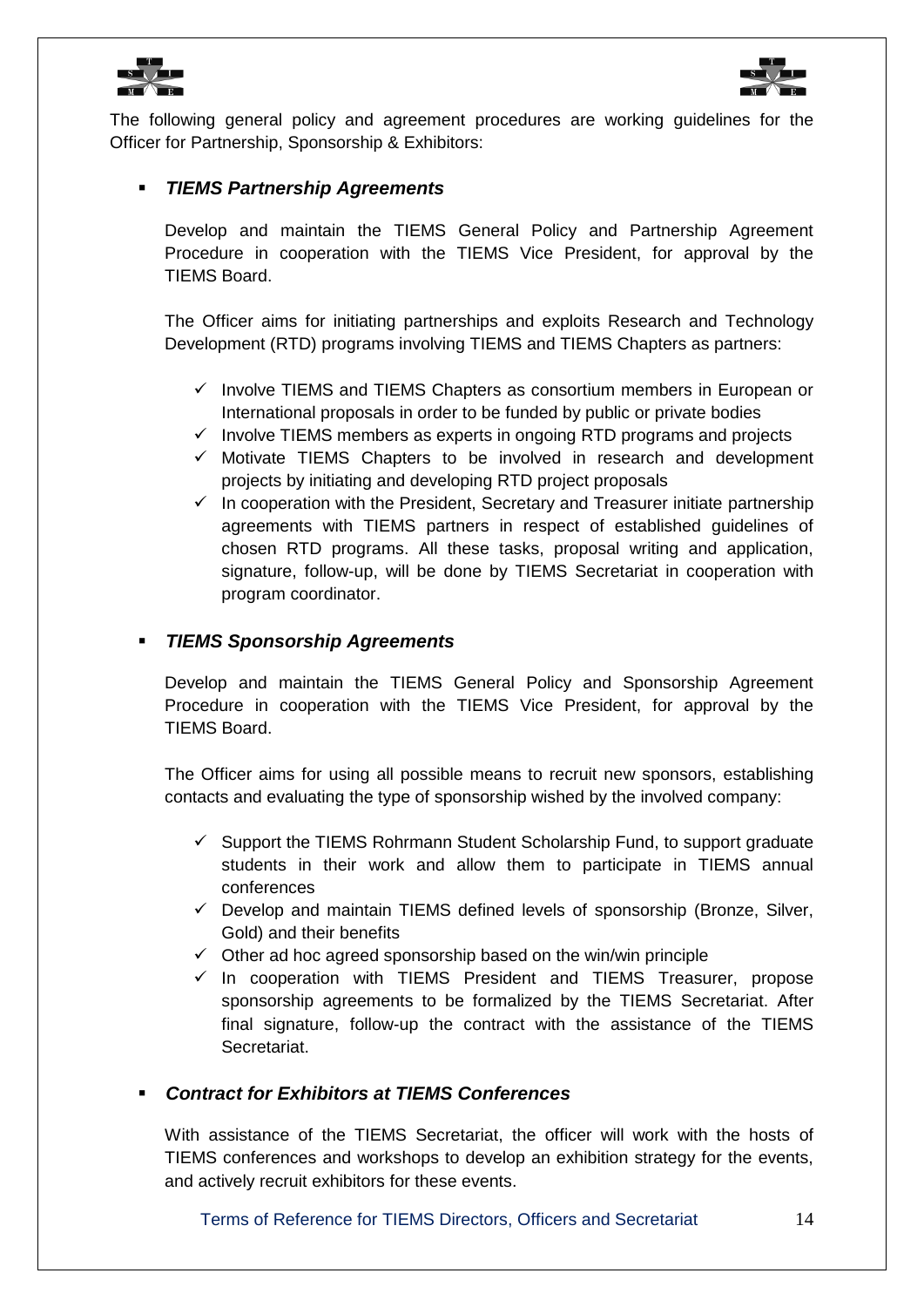



In cooperation with the TIEMS Vice President, the officer will develop and maintain the TIEMS General Policy in the field of Exhibition Contract, initiate and possibly formalize contracts with non-local exhibitors for the Annual conferences, in respect of rules and fees established by Annual conference organizer, and recruit exhibitors identified in TIEMS Partners and Sponsors list.

With respect to the above, the Officer shall actively recruit partners, sponsors and exhibitors:

- **Prepare annual reminders to be sent by the TIEMS Secretariat to past sponsors**
- Send information on partnerships and sponsorships information to be put on the TIEMS web-site to by the TIEMS web-master
- Send out relevant information to TIEMS members on the Sponsorship and Partnership Policy
- Make up an Annual Report on Sponsorship and Partnership every year for the TIEMS Annual Report
- **IF In general, performs all duties associated with the position and such other duties as** may be required by law, by the Bylaws of the society on the topic, or which may be asked from time to time by TIEMS Board.

# <span id="page-14-0"></span>**14. TOR for the Officer for Task Force Groups Activities**

The Officer for Task Force Groups Activities is appointed as a TIEMS Officer for a period of one year by the TIEMS Board to be a member of TIEMS Advisory Board, and to be a nonvoting TIEMS Board member.

The TIEMS Board has decided to establish the following TIEMS Task Force Groups. The ones marked with bold fonts in blue are established or under establishment:

- 1. Disaster Integrated Risk Assessment Task Force
- 2. Disaster Scenario Simulation and Preparedness Task Force
- 3. Emergency Response and On-site Life Rescue Task Force
- *4. Early Warning and Decision-making Sub-Task Force*
- 5. On-site Communication, Commanding and Coordination Sub-Task Force
- *6. Emergency Medical Care and Public Health Task Force*
- 7. Emergency Engineer Rescue and Equipments Task Force
- 8. Allocation of Homeless People and Disaster Recovery Task Force
- 9. Emergency Management and SAR Theory Task Force
- 10. High-Technology (Robots) and Applications Task Force
- 11. Disaster Case Analysis and Database Construction Task Force

*12. Training, Exercise and Certification Task Force*

Each Task Force Group will comprise qualified TIEMS scientists in different fields. These groups could cooperate with UNOCHA, and/or with local emergency management government agencies, and directly participate in emergency operations. The Task Force Groups will also collaborate with international emergency management organizations, launch professional training, participate in academic discussions, engage in international exchange, and perform other important related work.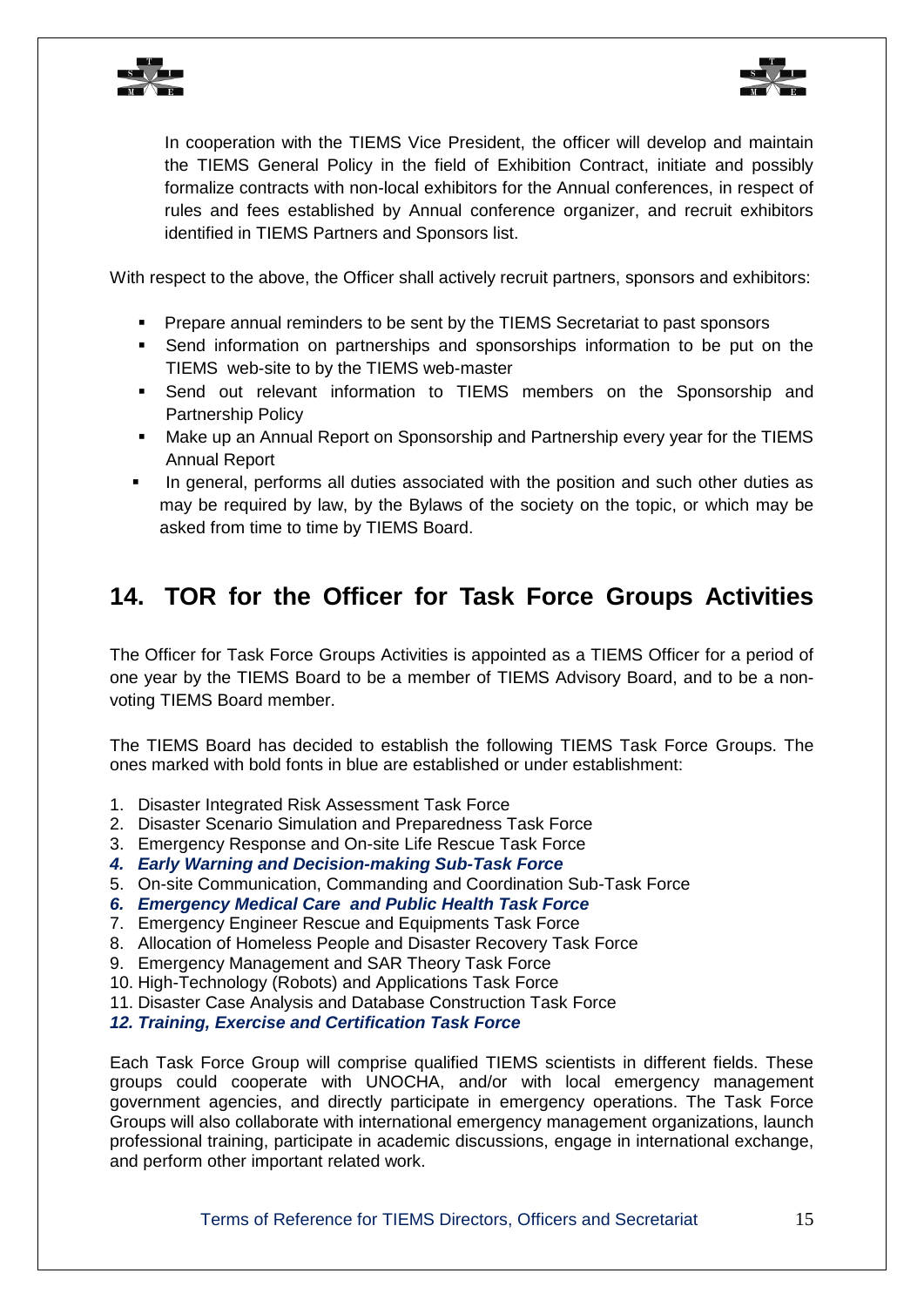



The following Task Force Groups have been established:

- The International Emergency Management Society (TIEMS) Emergency Medicine Task Force Group, named: *TIEMS Emergency Medical Committee (TEMC)*
- The International Emergency Management Society (TIEMS) Education, Training and Certification Task Force Group, *not active yet!*

The following Task Force Group is under establishment:

**Earthquake Early Warning Task Force Group** 

The Officer for TIEMS Task Force Groups Activities shall:

- Be responsible for following up the TIEMS Board decisions on Task Force Groups described above, and developing and maintaining a strategic plan, including capacity building of existing Task Force Groups, activating others the TIEMS Board decides to establish, and taking the initiative to establish new ones, depending on changing global needs
- Follow up and communicate with the management of the established Task Force Groups, and assist them in establishing plans and procedures for their operations, achieving their goals, and recruiting members to join the groups. Report to the TIEMS Board the status of the Task Force Groups on a regular basis
- Assist the Task Force Groups in reaching out to UNOCHA and/or local emergency management government agencies, to let these organizations know the experts and their availability to assist these organizations in an emergency
- Assist the Task Force Groups in establishing collaboration with international emergency management organizations with related work, launching professional training, participating in academic discussions, performing international exchange, and other important work related to the Task Force Group's work
- Report on the activities and the status of the Task Force Groups in TIEMS Annual Report every year
- **IF** In general, perform all duties associated with the position and such other duties as may be required by law, by the Bylaws of the society, or which may be assigned to the editors from time to time by TIEMS Board.

### <span id="page-15-0"></span>**15. TOR for Asia Secretariat/Beijing Officer**

The Asia Secretariat Officer is appointed as a TIEMS Officer for a period of one year by TIEMS Board to be a member of TIEMS Advisory Board, and to be a non-voting TIEMS Board member.

The Officer for Asia Secretariat shall: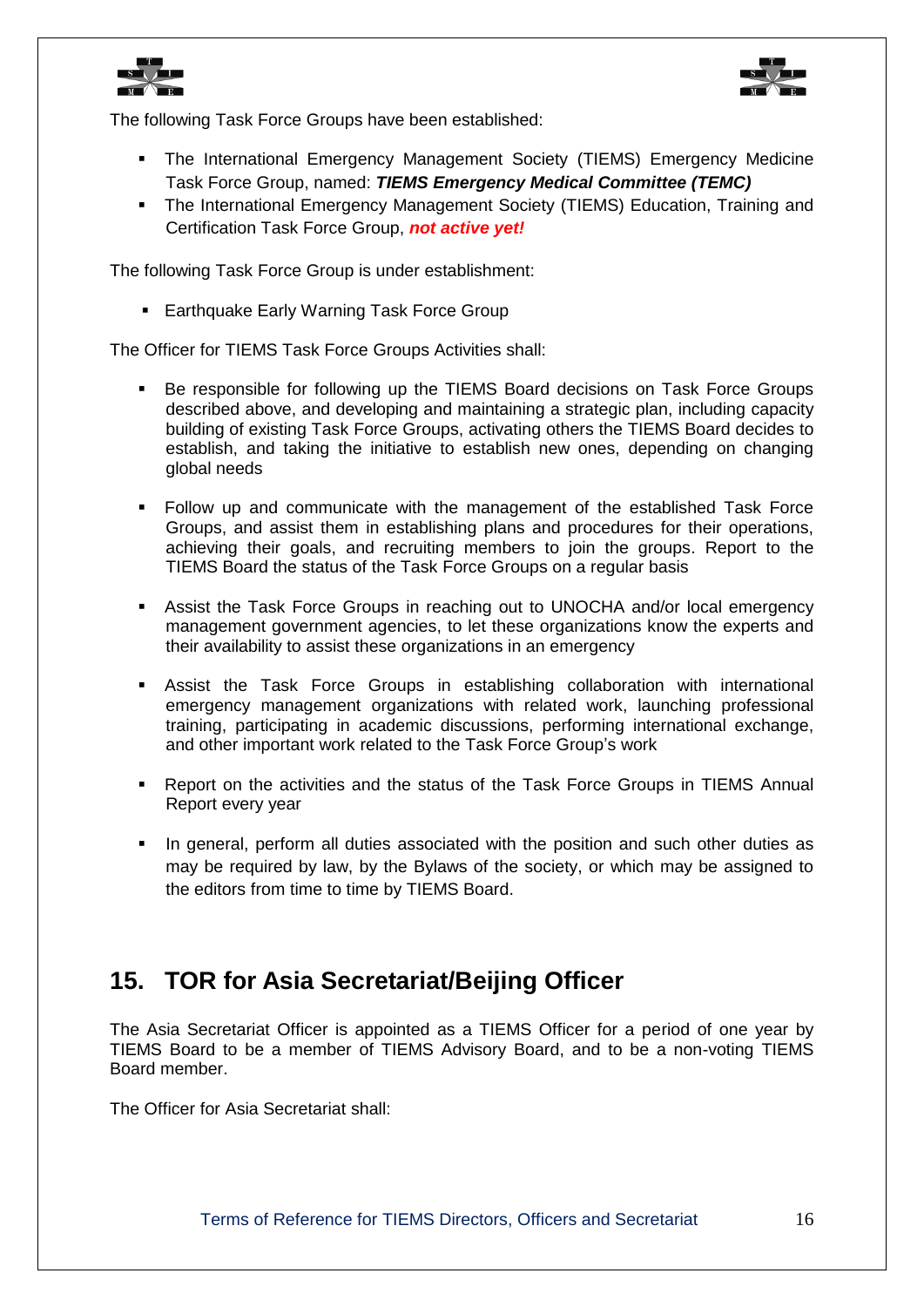



- Be the contact person for the TIEMS Asia Secretariat and as such, coordinate with the TIEMS China Chapter and other TIEMS chapters in Asia for administrative support of these chapters
- Keep a directory of local members in the TIEMS Chapters in Asia Area, recruit new members, communicate with them on TIEMS matters, and encourage them to become TIEMS international members
- Coordinate with and promote the [TIEMS International Emergency Industrial Company](http://tiems.info/images/TIEMS%202014%20Chinese%20Industrial%20Alliance%20Group.pdf)  [Alliance,](http://tiems.info/images/TIEMS%202014%20Chinese%20Industrial%20Alliance%20Group.pdf) recruit new members in this alliance, inform them about TIEMS worldwide activities, and encourage them to participate in TIEMS worldwide activities
- Take an active part in TIEMS Asia National Chapters activities and supporting education, training, certification and exhibition centres in emergency management and disaster response in China and Asia Area, and actively work with them to establish new centres in China and Asia Area. At present TIEMS is involved in the Hangzhou Centre and the Shenyang Centre.
- Support the TIEMS Regional Director for Asia in his/her tasks for promoting TIEMS in Asia and establishing new chapters in ASIA
- **I.** In general, perform all duties associated with the position and such other duties as may be required by law, by the Bylaws of the society, or which may be assigned to the editors from time to time by TIEMS Board

### <span id="page-16-0"></span>**16. TOR for the Secretariat**

TIEMS can contract an agreement with a private company to act as the TIEMS Secretariat, and the following list describes the tasks for the Secretariat:

#### *Legal and Administrative Services:*

- Act as the Secretariat for TIEMS
- Support necessary revisions and maintenance of TIEMS by-laws and structure in legal compliance with Belgian law
- Collect dues and other funds, make payments, maintain bank accounts, conduct financial management activities including regular reporting on TIEMS' financial matters, and provide support for the preparation of yearly accounts and budget in cooperation with the TIEMS Treasurer and the TIEMS bookkeeper
- Manage and monitor TIEMS membership in cooperation with the TIEMS Director for Membership
- Collect and maintain archives of TIEMS in cooperation with the TIEMS Secretary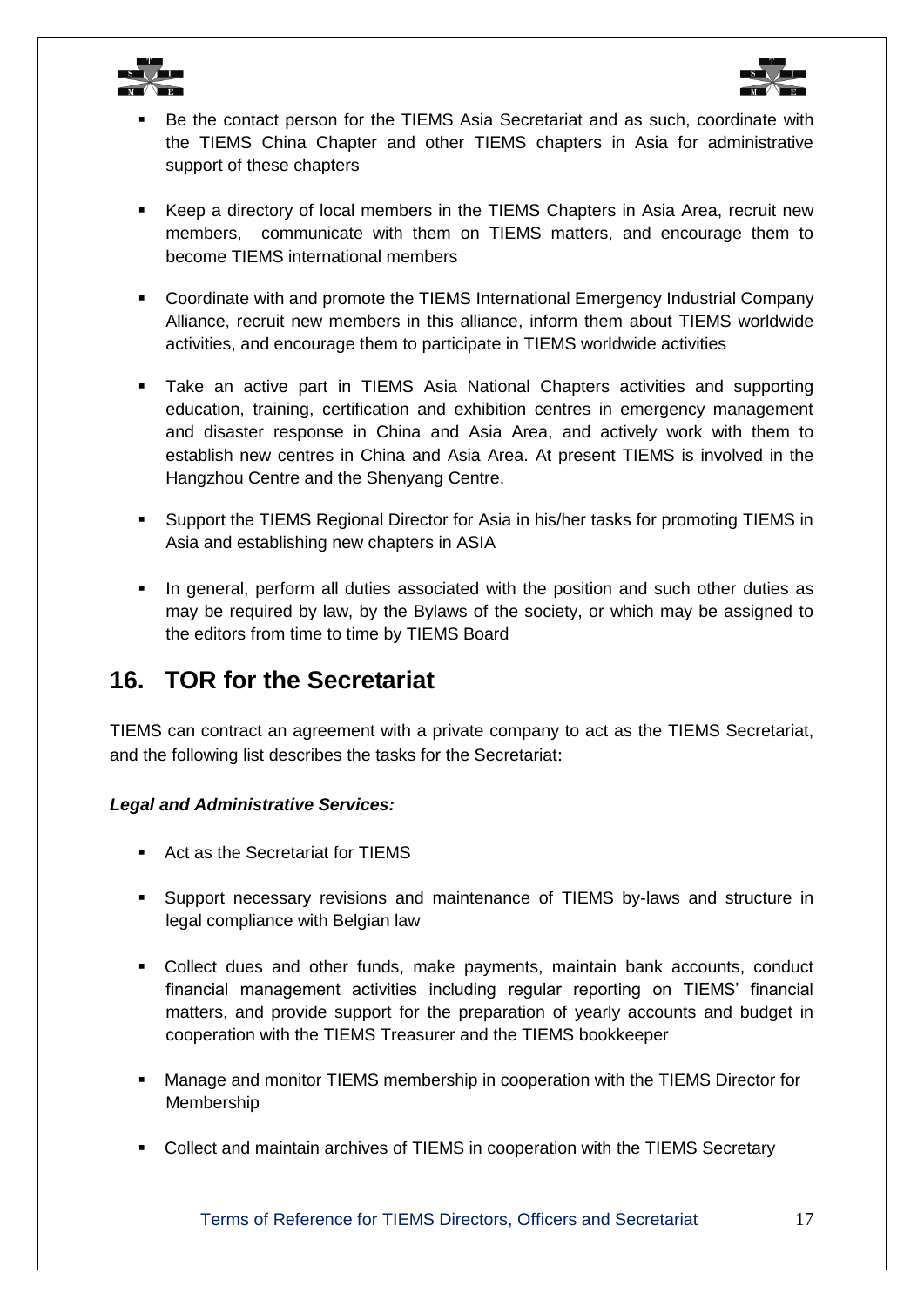



- Assist in updating and maintaining the TIEMS web-site
- Support the establishment, follow-up, and activity monitoring for TIEMS Chapters in cooperation with the TIEMS Director for Chapters
- Support the TIEMS Newsletter Editors in collecting articles, etc. and assist in editing, producing, issuing and distributing the newsletter
- Support workshop and conference arrangements and agreements, including announcements, in cooperation with the TIEMS President
- **Maintain and update the TIEMS marketing databases**
- Collect annual reports from TIEMS Directors and Officers, and in cooperation with the TIEMS Secretary, make up the TIEMS Annual Report
- Make preparations for Board meetings and Annual General Meeting together with the TIEMS President and Secretary, participate in the Annual General Meeting and Board meetings during the Annual Conference, and prepare minutes thereof.

#### *Information services:*

Establish and edit the News section on TIEMS website

#### *Representation and other services:*

- Support establishment and the maintaining of relations with the European **Commission**
- Assist TIEMS President in all sponsorship and partnership procedures and agreements
- Assist the TIEMS President in establishing a TIEMS Council and promoting this forum as an advocacy forum for global emergency and disaster management
- Assist in establishing programs for education, training and certification in the field of emergency and disaster management and response, especially in liaising with relevant European Commission services and other relevant authorities and organizations worldwide

In general, perform all duties associated with the Secretariat position and such other duties as may be required by law, by the Bylaws of the society, or which may be assigned to the Secretariat from time to time by TIEMS Board.